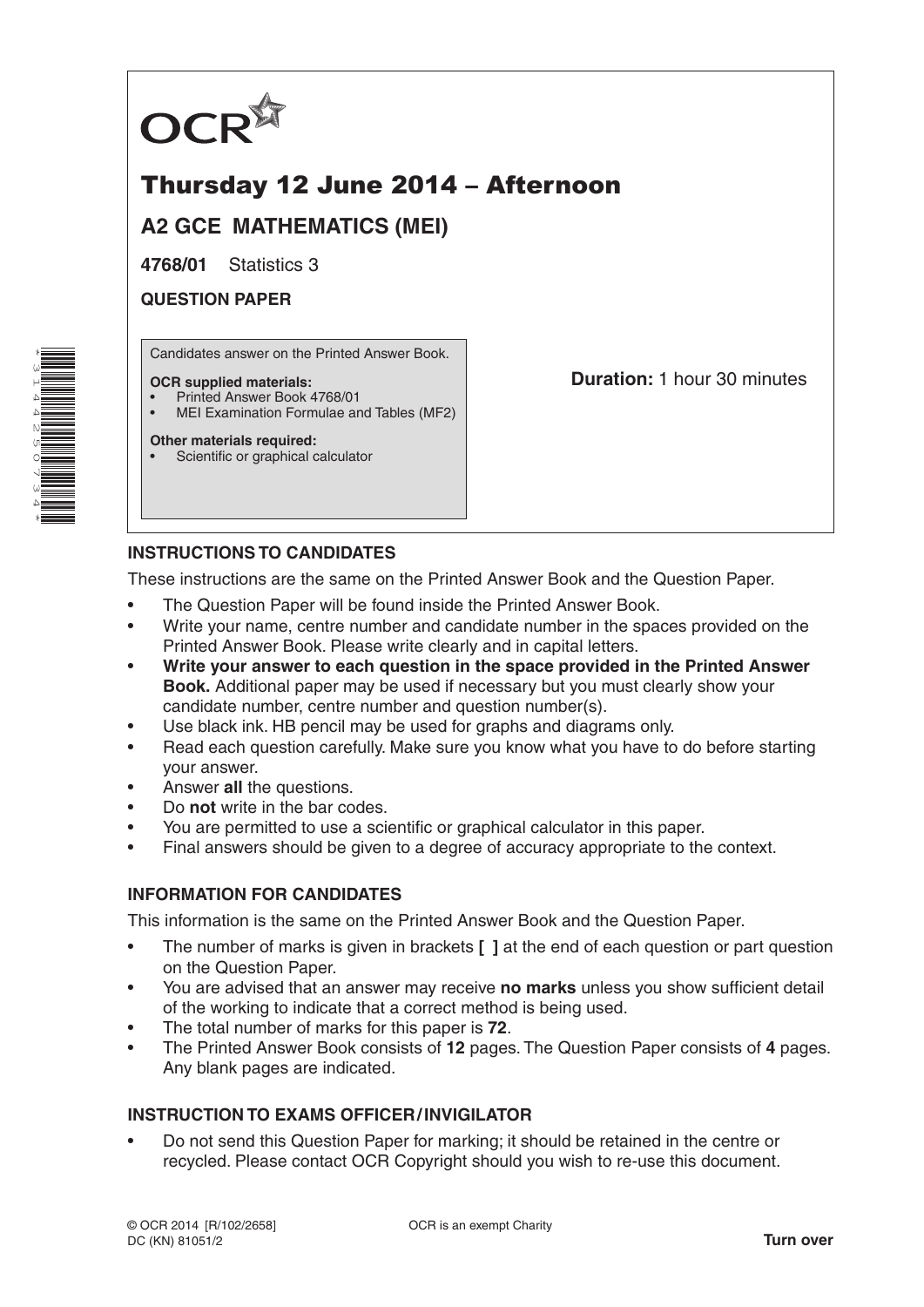**1** (i) Let *X* be a random variable with variance  $\sigma^2$ . The independent random variables  $X_1$  and  $X_2$  are both distributed as *X*. Write down the variances of  $X_1 + X_2$  and 2*X*; explain why they are different. **[3]** 

A large company has produced an aptitude test which consists of three parts. The parts are called mathematical ability, spatial awareness and communication. The scores obtained by candidates in the three parts are continuous random variables *X*, *Y* and *W* which have been found to have independent Normal distributions with means and standard deviations as shown in the table.

|                           | Mean | Standard deviation |
|---------------------------|------|--------------------|
| Mathematical ability, $X$ | 30.1 |                    |
| Spatial awareness, Y      | 254  | 42                 |
| Communication, $W$        | 28.2 | 3 Q                |

- **(ii)** Find the probability that a randomly selected candidate obtains a score of less than 22 in the mathematical ability part of the test. **[3]**
- **(iii)** Find the probability that a randomly selected candidate obtains a total score of at least 100 in the whole test. **[4]**
- **(iv)** For a particular role in the company, the score  $2X + Y$  is calculated. Find the score that is exceeded by only 2% of candidates. **[4]**
- **(v)**  For a different role, a candidate must achieve a score in communication which is at least 60% of the score obtained in mathematical ability. What proportion of candidates do not achieve this? **[3]**
- **2** (i) Explain what is meant by a simple random sample. **[2]**

A manufacturer produces tins of paint which nominally contain 1 litre. The quantity of paint delivered by the machine that fills the tins can be assumed to be a Normally distributed random variable.

The machine is designed to deliver an average of 1.05 litres to each tin. However, over time paint builds up in the delivery nozzle of the machine, reducing the quantity of paint delivered. Random samples of 10 tins are taken regularly from the production process. If a significance test, carried out at the 5% level, suggests that the average quantity of paint delivered is less than 1.02 litres, the machine is cleaned.

**(ii)** By carrying out an appropriate test, determine whether or not the sample below leads to the machine being cleaned.

0.994 1.010 1.021 1.015 1.016 1.022 1.009 1.007 1.011 1.026 **[9]**

Each time the machine has been cleaned, a random sample of 10 tins is taken to determine whether or not the average quantity of paint delivered has returned to 1.05 litres.

**(iii)** On one occasion after the machine has been cleaned, the quality control manager thinks that the distribution of the quantity of paint is symmetrical but not necessarily Normal. The sample on this occasion is as follows.

1.055 1.064 1.063 1.043 1.062 1.070 1.059 1.044 1.054 1.053

By carrying out an appropriate test at the 5% level of significance, determine whether or not this sample supports the conclusion that the average quantity of paint delivered is 1.05 litres. **[8]**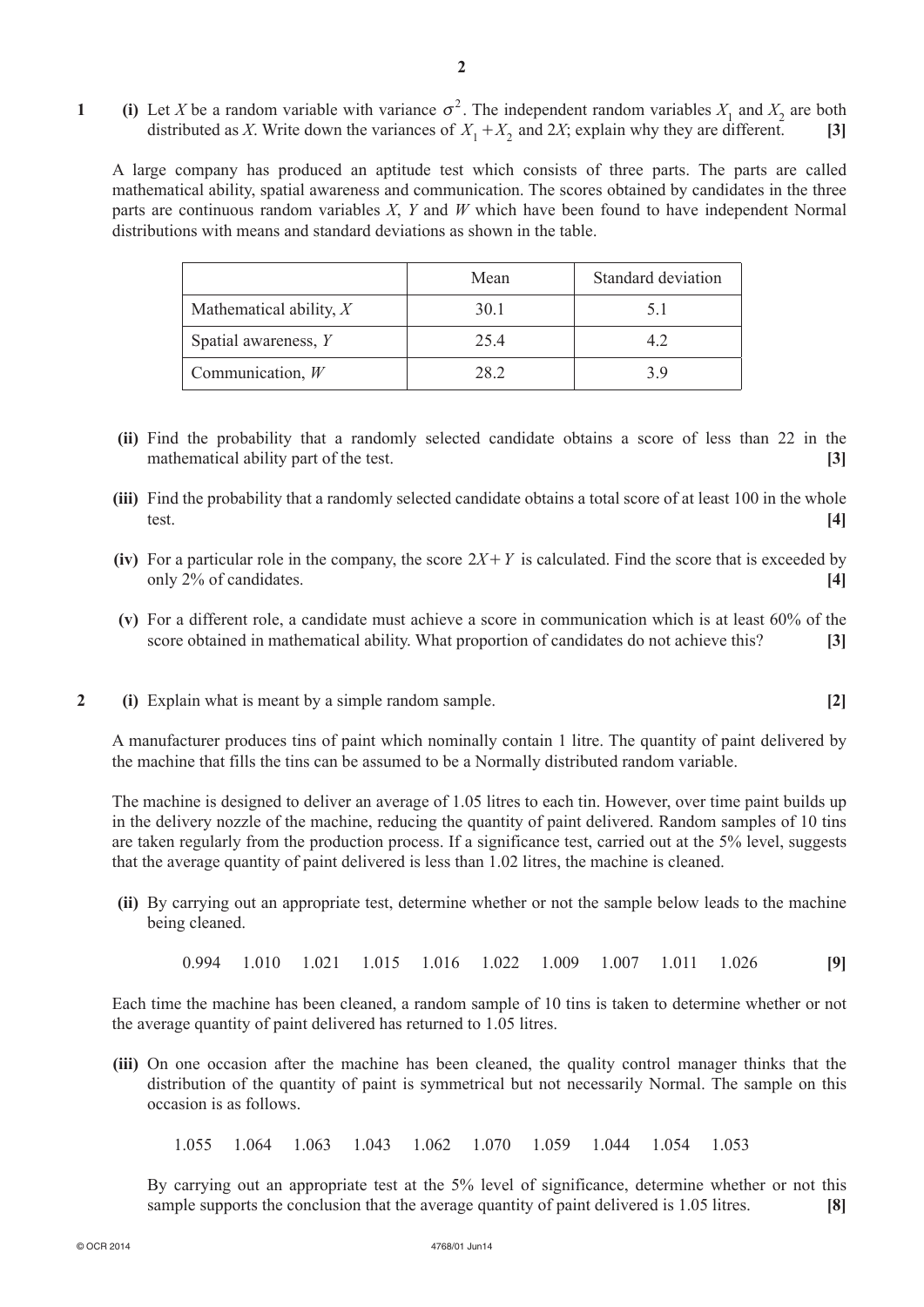**3 (a)**  A personal trainer believes that drinking a glass of beetroot juice an hour before exercising enables endurance tests to be completed more quickly. To test his belief he takes a random sample of 12 of his trainees and, on two occasions, asks them to carry out 100 repetitions of a particular exercise as quickly as possible. Each trainee drinks a glass of water on one occasion and a glass of beetroot juice on the other occasion.

| Trainee       | Water | Beetroot juice |  |  |
|---------------|-------|----------------|--|--|
| A             | 75.1  | 72.9           |  |  |
| B             | 86.2  | 79.9           |  |  |
| $\mathcal{C}$ | 77.3  | 71.6           |  |  |
| D             | 89.1  | 90.2           |  |  |
| E             | 67.9  | 68.2           |  |  |
| F             | 101.5 | 95.2           |  |  |
| G             | 82.5  | 76.5           |  |  |
| Н             | 83.3  | 80.2           |  |  |
| I             | 102.5 | 99.1           |  |  |
| J             | 91.3  | 82.2           |  |  |
| K             | 92.5  | 90.1           |  |  |
| L             | 77.2  | 77.9           |  |  |

The times in seconds taken by the trainees are given in the table.

The trainer wishes to test his belief using a paired  $t$  test at the  $1\%$  level of significance. Assuming any necessary assumptions are valid, carry out a test of the hypotheses  $H_0: \mu_D = 0$ ,  $H_1: \mu_D < 0$ , where  $\mu_D$  is the population mean difference in times (time with beetroot juice minus time with water). is the population mean difference in times (time with beetroot juice minus time with water). **[8]**

**(b)** An ornithologist believes that the number of birds landing on the bird feeding station in her garden in a given interval of time during the morning should follow a Poisson distribution. In order to test her belief, she makes the following observations in 60 randomly chosen minutes one morning.

| Number of birds |  |  |  |  |
|-----------------|--|--|--|--|
| Frequency       |  |  |  |  |

Given that the data in the table have a mean value of 3.3, use a goodness of fit test, with a significance level of 5%, to investigate whether the ornithologist is justified in her belief. **[11]**

# **Question 4 begins on page 4**